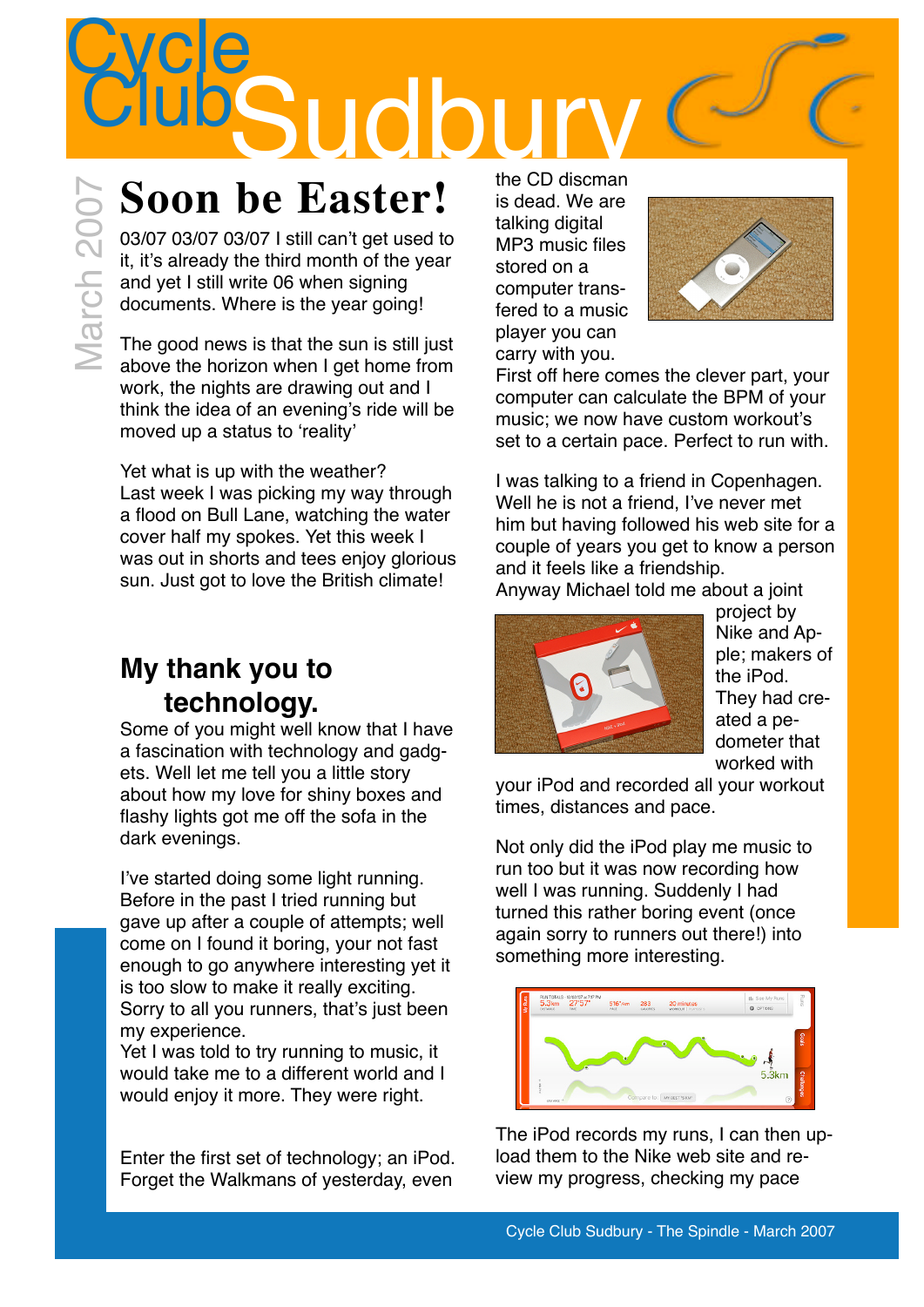# Cycle<br>Club Sudbury<br>me a profile of my route

whilst giving me a profile of my route. But the best bit was yet to come...

No matter what you say every person has a competitive edge, and some of the best fun can be had exploiting that. My love for technology went into the world of computer games and Playstations and the like. So much so I ended up playing against people from all over the world, well mainly America; I can speak American better than I can German.

What if I could challenge those people from around the World and yet still feel good about my self and keeping fit?

Yep you got it, you can run virtually against other people. Sorry we are not taking the 3d virtual worlds you see in the films but you can set challenges and goals between a set of runners and the first person to complete the task gets a little gold virtual medal; oh and the bragging rights!

Within one week of owning this device I was involved in a multi-national challenge to run the furthest in two weeks. There was myself representing England, my friend from Denmark along with another. One chap from America and a couple of Europe; unspecified, plus a few others I did not know.

So now lets look at what we have so far: I have some music to run too, a way to monitor my performance and finally a challenge and goal to work to. Eventually I was running whenever I could spare, just trying to stay in the top three of the event. I finished 4th.

Two months on my iPod claims I have run 120km and I have increased my average pace to a more healthy 5.02 min/ km.

To which I would like to thank technology for getting me off the sofa this winter!

### **A Day At The Races**

Fellow cycle club members Robin and Roger organised tickets and a couple of cars to take a group of us to the [Man](http://www.manchestervelodrome.com/)[chester velodrome](http://www.manchestervelodrome.com/) for a day's track racing for the UCI World Championship Track Cycling Event.

Car 1 contained: Robin, Roger, Viv, Terry, Rob. Car 2 contained: Peter, Mark, Doz and myself.



I was a velodrome virgin and had no idea what to expect, but was very surprised by the laid back environment and great atmosphere.

First off I was totally gob-smacked by the track, you never really get a feel for the banking on the corners but a quick tour to the top of the corner opened my eyes, just staring down at the gradient of the corner made me realise there is a lot of skill involved in this discipline of cycling.

The racing started some after we arrived with the qualifying of the mens solo sprints. The first race did not start well with a crash on the last lap, despite a torn skin suit there were no casualties.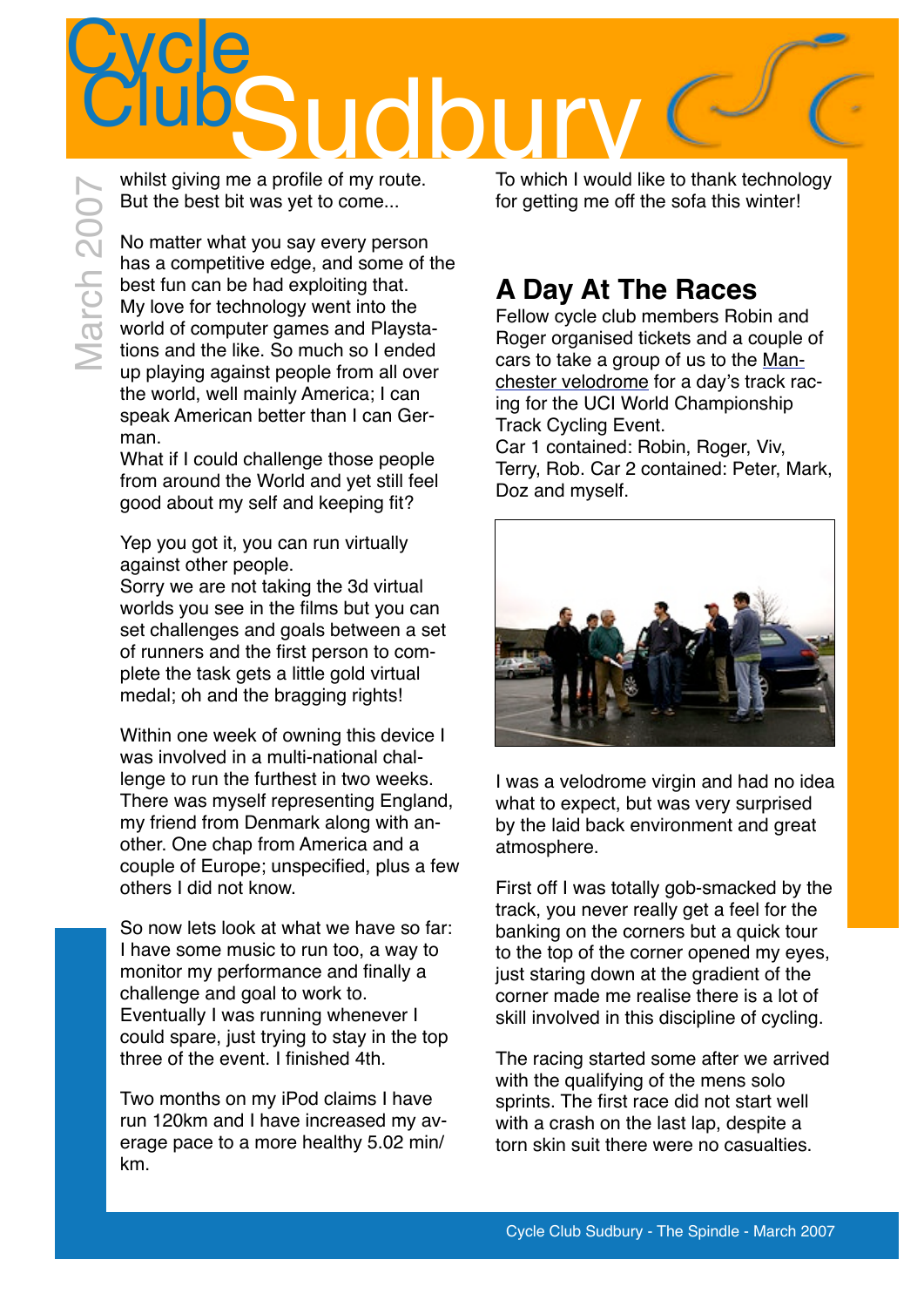## Cycle<br>Club udbur

There was then a round of the woman's solo sprint and pursuit races, one of which was Britain's own Vicky Pendleton; winning of course.





Then can the time of the team events, the first big stir was the Team 100% Me. This is a team set up to prove that winning can be done without the use of doping or any other means.

This team being another British group really had the crowd behind them, with everyone going crazy as they knocked at least a second off the best time with each lap.

After them came the turn of the Great Britain squad. Now these boys can ride. They started off with a slow first few laps but slowly wound up the pace, eventually they ended up topping Team 100% Me and putting themselves in the final with the Russian team.

The big highlight of the day was [Chris](http://en.wikipedia.org/wiki/Chris_Hoy)  [Hoy](http://en.wikipedia.org/wiki/Chris_Hoy) and his solo sprint races, during the qualifying he blitzed the opposion lining up a France/English final. Needless to say the first round of the finals was taken by the French rider; Arnaud Tournant. It was all riding on the second round which looked promising for Hoy but unfortunately the legs of Tournant took him to an extremely close finish.



With the sprint finals going to the French Britain's hope rested on the shoulders of the four man team in the Team Pursuit against the Russians.

Once again the British team started off slowly with the first few laps in the Russians favor. But as usual the Brit's wound it up, soon it was a case that the British were taking seconds of the split, soon without realising the Brits were closing in on the Russian's. This was looking great, the way they were going they would lap the other team before the end of the race. Of course the home crowd was going mad, spectators were slamming the boards and cheering the team on. The result was a more than comfortable win for the Brits, finishing just ahead; a lap ahead.